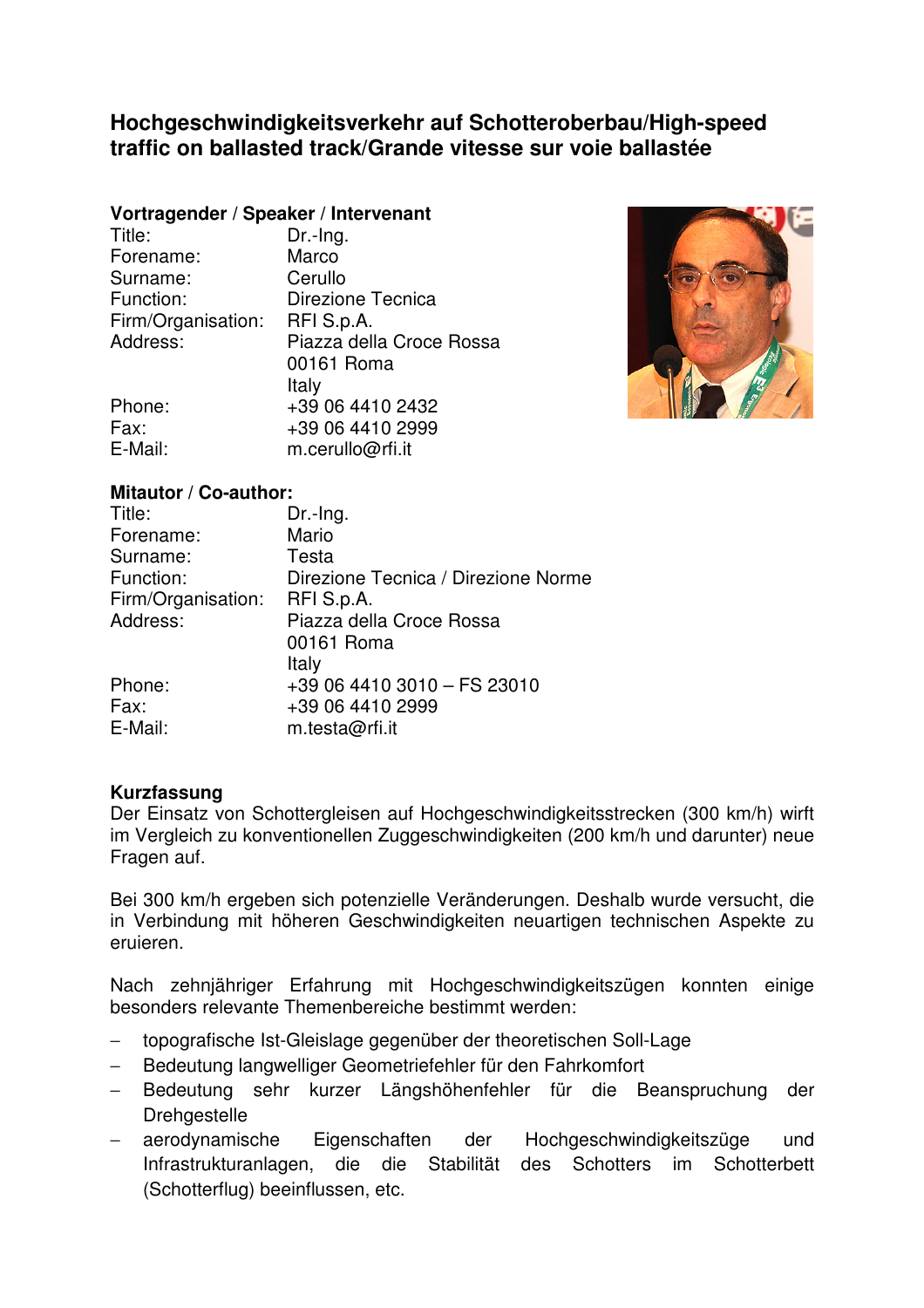Deshalb wurden die Instandhaltungsmaßnahmen spezifisch an diese neuen technischen Aspekte angepasst, was diverse Aktualisierungen der technischen Regeln für die Instandhaltung konventioneller Gleise nach sich zog.

Außerdem hat der Infrastrukturbetreiber Rete Ferroviaria Italiana (RFI) versucht festzustellen, unter welchen Bedingungen ein Hochgeschwindigkeitsbetrieb von bis 350 km/h auf Schotteroberbau vertretbar ist.

Zuerst gab es eine Vorerhebung, um die wichtigsten technischen Parameter herauszuarbeiten, die überprüft werden sollten.

Dann wurde mittels theoretischer Simulationen und weiterer Daten aus Messgeräten an Bord von Hochgeschwindigkeitszügen, die mit 300 km/h, bzw. unter speziellen Bedingungen mit einer Versuchsgeschwindigkeit von 330 km/h unterwegs waren, das erwartete Sicherheitsniveau überprüft.

Diese theoretischen/praktischen Untersuchungen konzentrierten sich vor allem auf folgende Bereiche: ingenieurstechnische Bauten (Tunnel und Viadukte, Schallschutzwände), Oberbau, Zusammenwirken von Fahrzeug und Fahrweg/Fahrdynamik, Druck im Tunnel, Schotterflug, Lärm und Erschütterungen, Qualität der Stromabnahme bei 25 kV, Schienenverkehrsleitsystem ERTMS.

Was den Schotteroberbau betrifft, ergab die Untersuchung, dass die Qualität der Gleisgeometrie im besonders kurzwelligen und besonders langwelligen Bereich von entscheidender Bedeutung ist und dass die aerodynamischen Eigenschaften des Luftstroms unter dem Wagenkasten sogar noch relevanter sind (Schotterflug). Um diese beiden Aspekte zu berücksichtigen sind neu abgestimmte Lösungen im Gespräch, die im Rahmen zukünftiger Instandhaltungsmaßnahmen bei "konventionellen" Hochgeschwindigkeitsstrecken, die mit Reisegeschwindigkeiten von bis zu 350 km/h befahren werden, zum Einsatz kommen sollen.

### **Abstract**

The use of ballasted tracks on high speed lines (300 km/h) raises new questions to solve compared to conventional rail speeds (200 km/h and below).

At 300 km/h potential changes occur. Therefore efforts have been made to determine new technical aspects arising in connection with the higher speeds.

After ten years of HS traffic experience, several of particular relevance have been determined:

- the topographic actual position of the track vs. the theoretical target track position
- − the relevance of long wave geometrical defects on the running quality
- the relevance of very short longitudinal level defects on the stress exerted on the bogies
- the aerodynamic features of HS trains and of infrastructure influencing the stability of ballast bed (ballast pick-up), etc.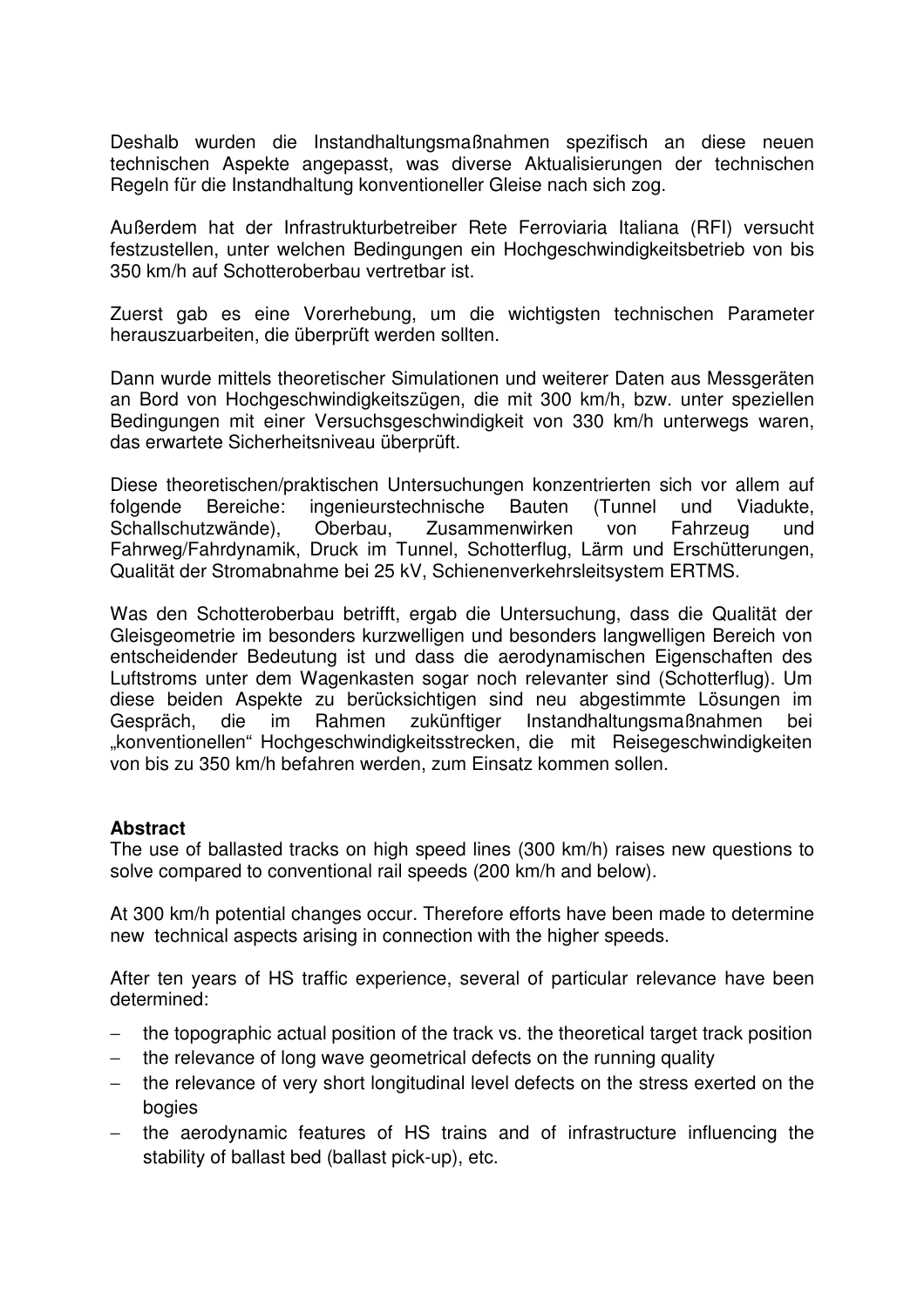Therefore, maintenance measures have been adapted to cover these new technical aspects. This implied a series of up-dates of the technical rules governing the maintenance of conventional rail tracks.

Besides, the infrastructure manager RFI has examined under which conditions HS traffic of up to 350 km/h is possible on ballasted track.

First, a preliminary survey was carried out, to define the main technical parameters to be examined.

Then, through theoretical simulations and further data collected from instrumented HS trains running at 300 km/h and, under special circumstances at trial speeds of 330 km/h, a verification of the expected safety level was performed.

The main topics covered by this theoretical/practical studies were: civil engineering structures (tunnels and viaducts, noise barriers), track, train track interaction / running dynamics, pressure in tunnels, ballast lifting, noise and vibrations, quality of captation at 25 kV, signalization system with ERTMS.

As for the ballasted track, the outcome of the study was that the track geometry quality, focused on very short and very long waves, becomes crucial and that the aerodynamics features of the underbelly air flow assume even higher relevance (ballast pick up). To cover these two aspects new refined solutions have been envisaged, that will be implemented in the future maintenance policy for the exploitation of "conventional" HS lines at commercial speeds raised up to 350 km/h.

# **Résumé**

L'exploitation de voies ballastées sur les lignes à grande vitesse (300 km/h) présente de nouveaux défis par rapport aux vitesses conventionnelles du trafic (200 km/h et moins).

A 300 km/h des changements peuvent se présenter et des efforts ont été entrepris pour identifier des aspects techniques inattendus liés aux vitesses supérieures.

Après 10 ans d'expérience avec les LGV certains éléments particulièrement importants ont pu être identifiés :

- − La position topographique réelle de la voie par rapport à la conception théorique de la voie
- L'incidence des défauts géométriques à ondes longues sur la qualité de marche
- − L'incidence de défauts de nivellement longitudinal très courts sur la sollicitation des bogies
- Les propriétés aérodynamiques des trains à grande vitesse et des infrastructures qui influencent la stabilité du ballast dans la couche de forme (projections de ballast), etc.

Pour cette raison les stratégies de maintenance ont été spécifiquement adaptées à ces nouveaux aspects techniques, ce qui donna lieu à un certain nombre de mises à jour des règlements techniques pour la maintenance des voies ferrées conventionnelles.